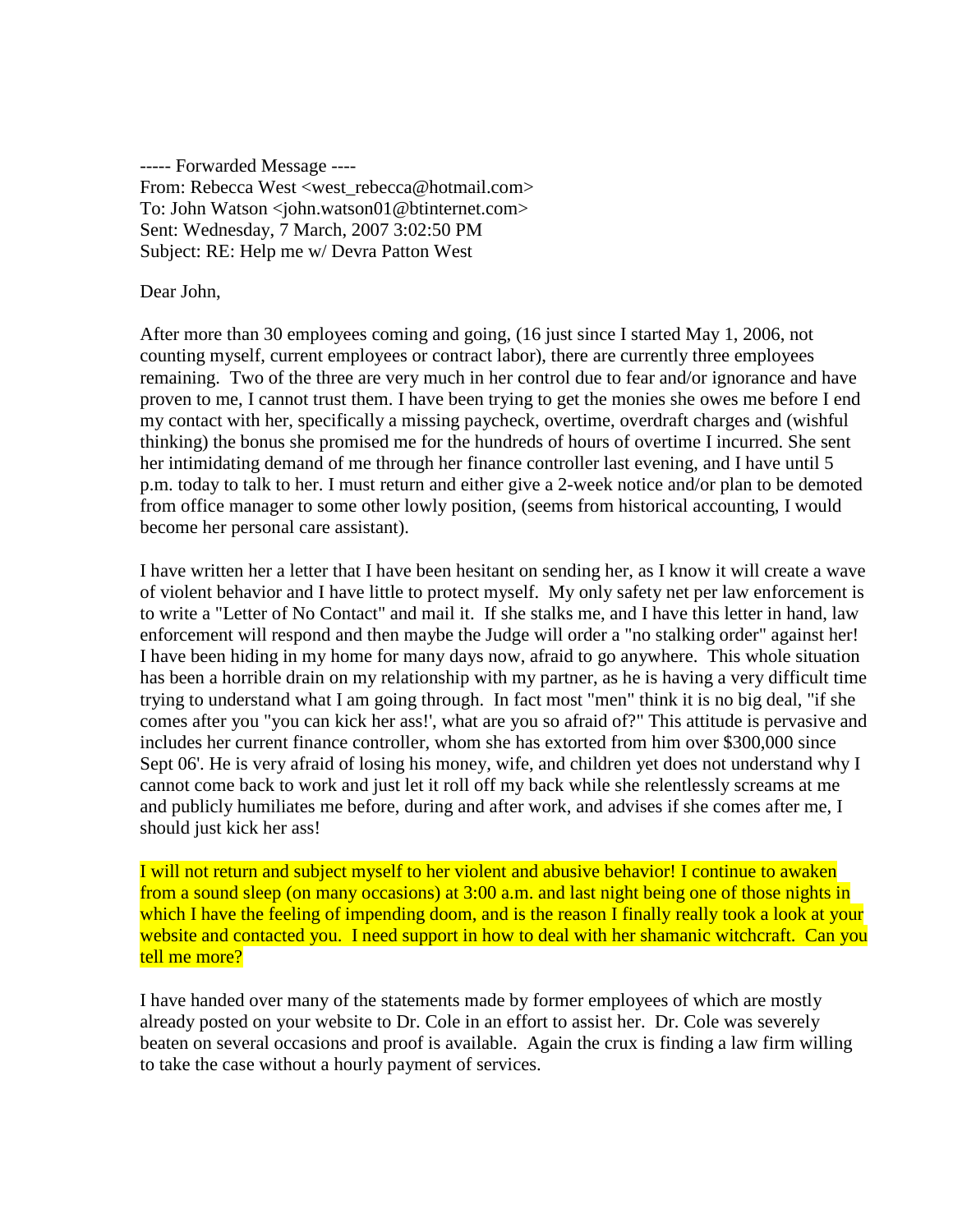With all my heart, I hope and pray, the law firm that is currently reviewing her documents will help Dr. Cole recover her losses and/or dignity, as she has no money left after Devra extorted more than \$700,000 from her.

I am aware that the only person still financially supporting Devra (the finance controller is out of money), is Dr. Julio Williams and he gave her \$100,000 last week. Devra spends money so fast that this funding will not last long. I know she has hoarded all her expensive jewels, artwork and artifacts and in addition I contemplate how much money/jewels she has stashed in order to bail herself out in the event you are able to take her down completely, or if the funding does not come through.

Tanmayo's (coca-cola heiress) son contacted the finance controller yesterday demanding the monies his mother contributed be returned. This phone call is the straw that broke the camel's back for the finance controller who has finally realized that he can no longer ignore the very bad situation he has gotten himself into by loaning Devra \$300,000.

You can see that I, Dr. Cole and many others have much to lose and confidentiality between us is very important. I tried to talk to Dr. Cole about you and she feels you took your case too far...I will not pass judgment until you show me otherwise and beg of you to realize the vulnerable position I am in by living only 5 miles from her! I am more than willing to talk to your Attorney to support the situation, all I ask is for your assistance in attempting to get my hard earned monies owed me through the MT ST Wage and Labor Board. I am aware there are several other former employees that filed claims with the MT ST Wage and Labor Board and any documentation or advice to support me in this endeavor would be greatly appreciated.

I know that unless the \$30M comes in this week, the Naka Shela Retreat Center is lost to foreclosure along with the house that Dr. Cole bought in Lakeside, which is where Devra lives (in the basement) with her son Che, his wife Jamie, and their newborn and 7-year daughters living upstairs. Dr. Cole was forced to sign a "Quit Claim Deed" by Devra and will be yet another assault to her credit rating. My credit rating has taken a huge blow due to lack of timely paychecks, missing wages, bounced checks and caused me to be unable to refinance my home last month.

I just spoke with the finance controller this morning, and he is telling me that unless I talk to Devra today, I can forget about the monies owed me. I reminded him that a missing paycheck and overtime are due me even if she calls it a "Bonus" and that several other people have taken her to the labor board and I would be no different. I have asked him to lay me off and to explain to her the repercussions of not paying me before I am forced to file a claim. I also told him I had no intentions of talking to her as I had already sent her a letter requesting the monies owed me, before I would be willing to talk to her. She responded a couple days ago by sending an e-mail to my private address where she stated she would not read my letter. It is obvious that she is afraid of me or she would have fired me already! I know too much, am a local resident, and have worked extensively with local law enforcement as a former Administrator of Emergency Services.